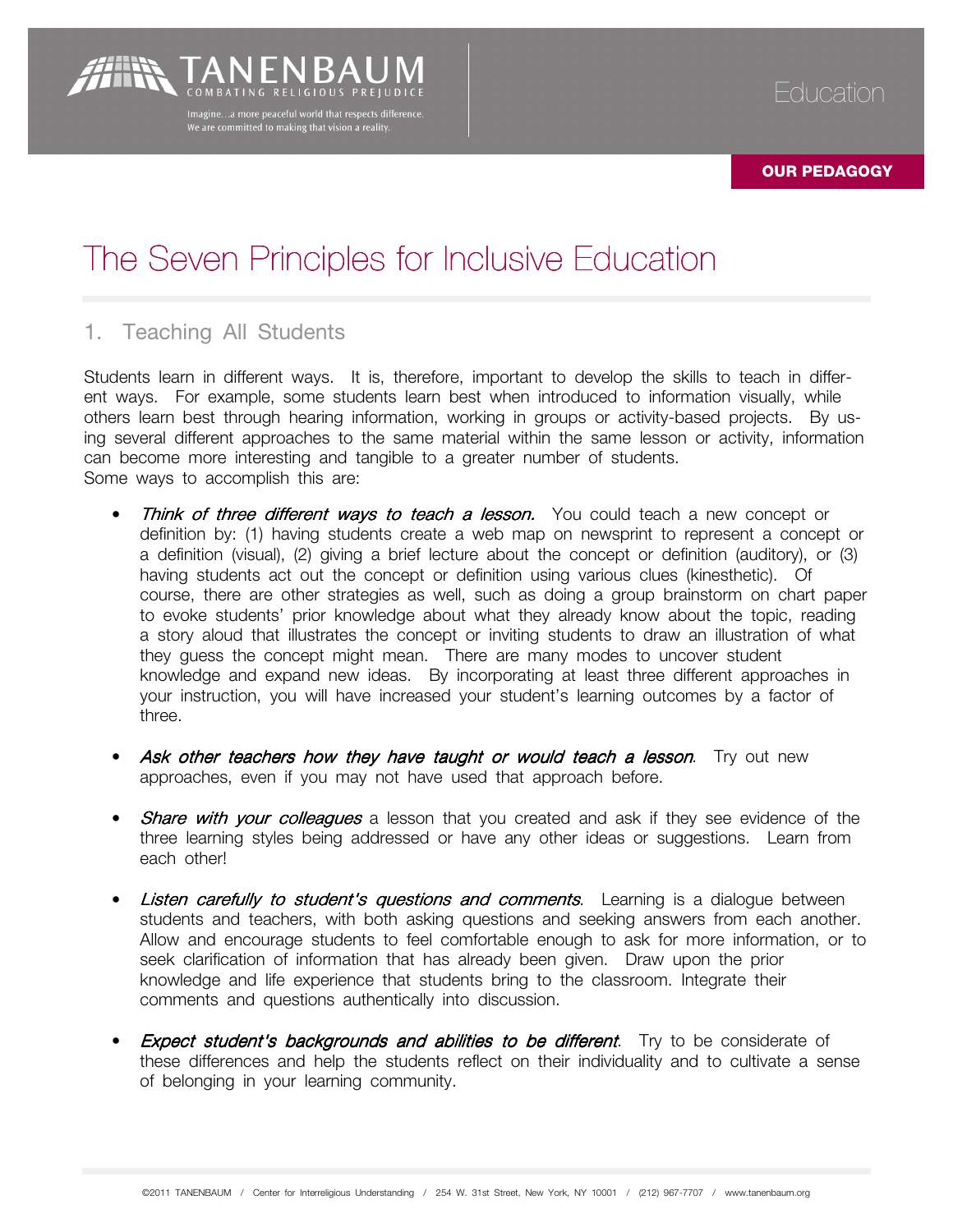## 2. Exploring Multiple Identities

Building confidence and affirming identity for students supports their learning. Students who are excited about themselves and other people, and who are inquisitive about the world around them will more easily learn to be compassionate and understanding of people who are different from them. They are less likely to hold negative feelings about others, if they are comfortable with themselves and also with those who are different.

Here are some ways to affirm and encourage student's identities:

- Create activities that help students talk about, and feel pride in, themselves and their unique experiences.
- Engage students in projects where they can talk about their experiences as it relates to the academic content, so that their experiences gain status by becoming part of academic knowledge.
- **Encourage all aspects of each student's individuality.** Let them know it is okay to be themselves.
- Create an environment where it is safe to wonder and investigate about self and others. Help students to see that none of us is a "final product!" Rather, we are all in a constant state of developing as learners and as members of our communities.
- Discuss all areas in which a student may find opportunities for success academic, artistic, athletic, physical, emotional and personal.
- Help students understand the ways in which their identities and their experiences may be linked to their gender and sexual identity, their ethnicity and racial identity, or their religious beliefs and religious identity.
- Maintain a respectful environment among the students. Help them to use respectful language and behaviors with all their classmates and peers. Work with students so that they learn to disagree respectfully. Students should not shy away from conflicting ideas but learn how to use divergent points of view as an opportunity to deepen their understanding of themselves and others. Cultivate a classroom community where questions are welcomed and expected.

#### 3. Preventing Prejudice

All of us are influenced by the legacy of institutionalized inequalities that permeate history as well as the stereotyped ideas and images we encounter every day. The best way for an educator to address preconceived stereotypes and to prevent them from escalating into feelings of prejudice and bias is to create awareness. This can be done by discussing students' stereotypes in both large and small groups.

This topic may bring up some challenges and sensitivities from the class and the teacher, as well. Here are some ways to discuss the topic of prejudice. It is important to talk about all topics the students bring up. If the educator feels uncomfortable speaking about specific topics, please feel free to contact Tanenbaum about ways to address or improve the situation.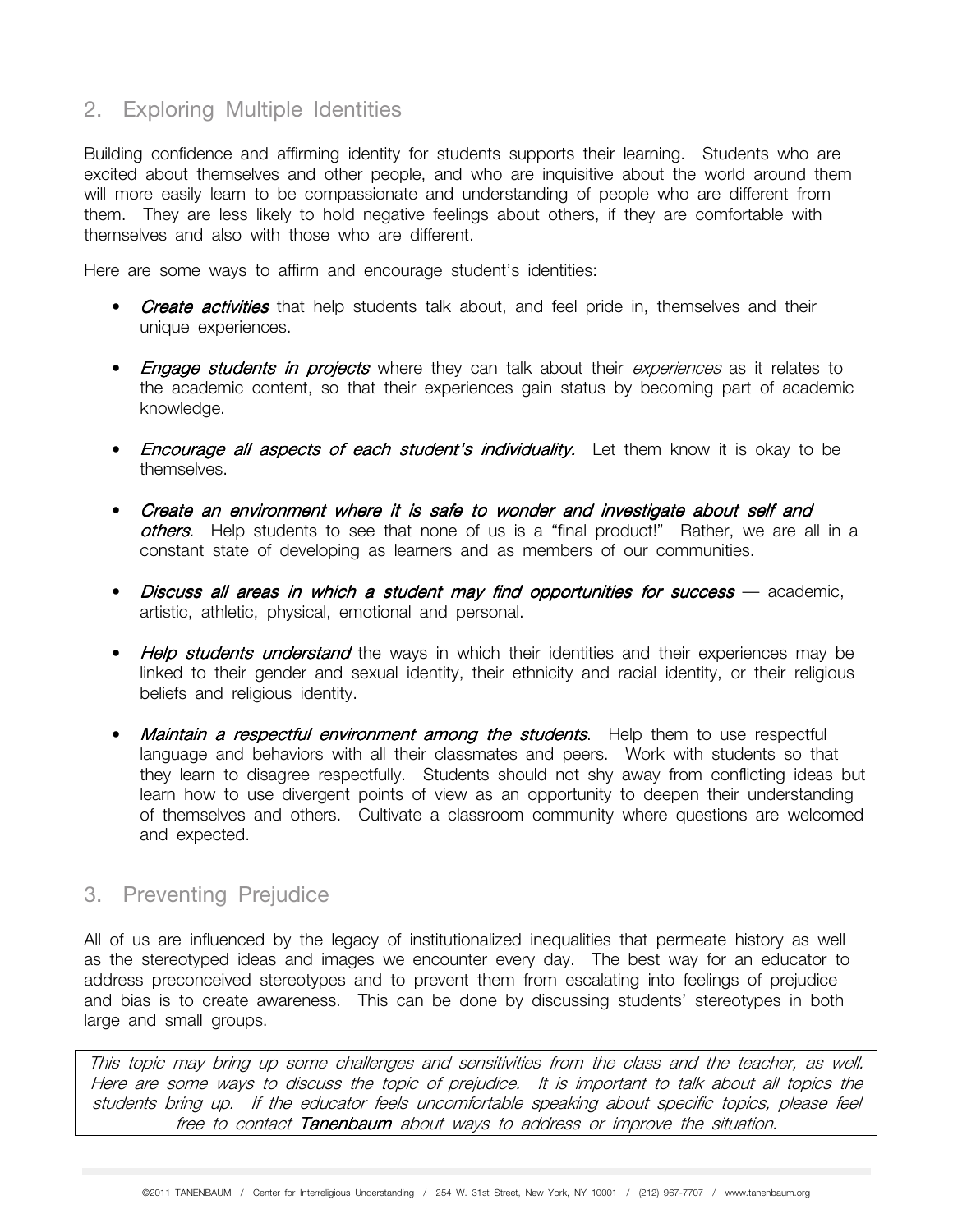These are a number of suggestions about how to create student awareness of stereotyped beliefs and inequality:

- Teach explicitly about histories of unfairness, or institutionalized inequality. Guide students in understanding that institutionalized inequality is not everybody's fault, but that it is everybody's responsibility to become aware, and to create fair and equitable learning communities.
- **Talk about all of the student's feelings and attitudes.** Do not ignore prejudicial behaviors or feelings. They will not go away on their own. Cultivate a productive atmosphere of trust, examination and responsibility rather than one of guilt.
- **Set clear boundaries and rules** about behaviors that are based on prejudices, such as teasing, bullying or excluding. Set goals for an anti-racist, anti-sexist, anti-biased classroom or learning community. Work explicitly with students to create ways to recognize and interrupt discriminatory or biased language and acts. Be clear with students that you and they will benefit from an inclusive learning community.
- Introduce key words to students that can alert them to the presence of a stereotype. "All women..." "They *always*..." "My people would *never*..." and "*Those* people..." are a good start.
- Help students to identify prejudicial behavior (as opposed to making generalizations). We all put people, places and things into categories so that we can contextualize them in relationship to ourselves. But when we place a value on people that is less than the value we place on ourselves, we are prone to treat those people in an unfair manner.
- *Don't be afraid to talk about stereotypes*. If you do not feel you have been able to get a point across, you can always come back to it at a later time, or consult with another educator for assistance.
- Train students to discern fact from fiction, especially when it comes to stereotypes. If a student makes a statement or uses words that are prejudiced or are based on a stereotype, the teacher should address the situation by asking questions about the information source, asking whether there are other points of view on the stereotype, provide concrete information that will enable students to rethink their stereotypes based on new information.

For example, if a student says that women are not good at sports, ask the student, "What makes you say that?" or "Does anyone know of women who have excelled in sports?" Try to help students gain an understanding of their own source(s) of misinformation. Then, engage in activities and dialogue that illustrate the many professional and amateur female athletes, who have defined sports throughout the ages (such as Wilma Rudolph, Kerri Strug, Lisa Leslie, Dara Torres, Mia Hamm, Serena Williams, Venus Williams and more).

• Develop dialogue and reflection. Help the students ask themselves, Why do I feel this way? Where did I learn this misinformation? How can I incorporate and act upon this new information?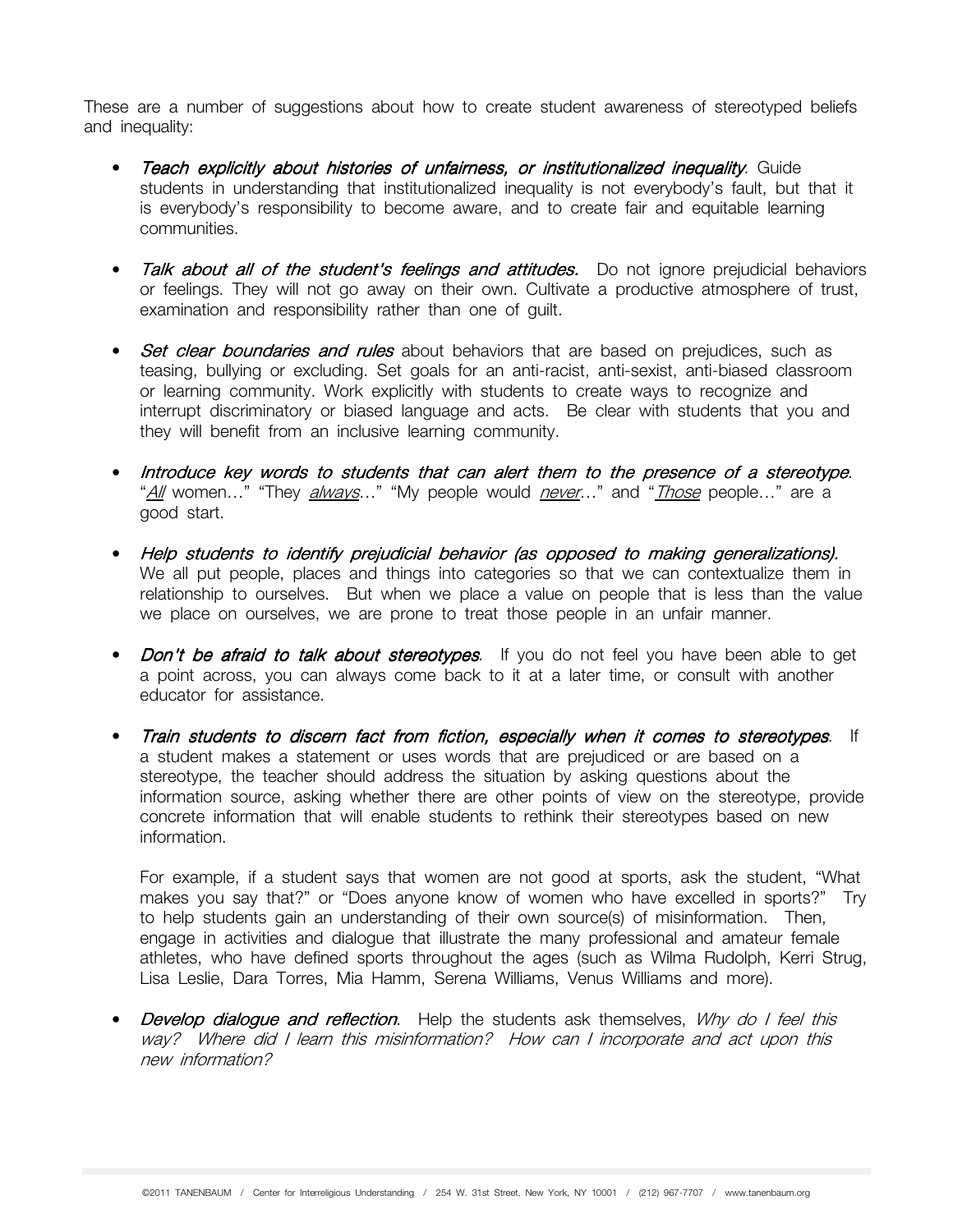## 4. Promoting Social Justice

Young people are good judges of what is or is not fair. Talk to students about issues of fairness, and of justice or injustice in terms of equality for all.

Here are some ways to promote social justice in your classroom:

- Make comparisons. Help students compare situations of injustice in their own lives to larger social issues. For some students, their experiences of injustice are directly linked to larger social issues, such as access to equitable education, immigration rights and civic neglect of urban environments. For other students, these larger social issues will be "new" ideas with which to grapple. These dialogues help students develop empathy and awareness of their personal context within the broader community.
- Develop a worldview. Encourage students to explore their perspective on issues within and outside their immediate communities and their relationship to the larger world. For example, if the air or water in their community is polluted, what are the sources of pollution?
- Engage in critical thinking. Ask students to explore why they think what they think and examine where they got their opinions. Have they taken other people's perspectives into account? Assist students in activities to gain accurate information or to see other perspectives.
- Explore power dynamics. Ask students if every view has been represented in a given situation. Ask students to explore how they define "power," who has power, who doesn't, and examine issues of access to power. Use students' own experiences to explore power dynamics. Who has greater or lesser power on sports teams? In math or spelling or beauty competitions? In the classroom? In the school?
- Encourage students to develop a sense of civic responsibility. Use academic learning to encourage students to understand their unique roles in society and the contributions that they can make. Provide role models by teaching about students and communities who have created social change.
- Bring these discussions into all subject areas. Don't limit your discussions to one day a week, month, or year. Fully integrate a social justice perspective into all content areas. These topics can be addressed continuously and in many different contexts. For example, you can draw attention to a character's behavior in a book or in a math problem that compares the resources of one city with another.
- Service learning and action planning. Get students involved in taking social justice issues into their own hands. Service opportunities can help students feel empowered to address issues of inequity in their own communities. Help students develop concrete projects that are achievable and relevant in their own communities. Guide students in critically examining the misguided assumptions of taking on the role of "rescuer" in humanitarian aid/"charity work." Engage the voices and viewpoints of the communities with which the service learning is taking place.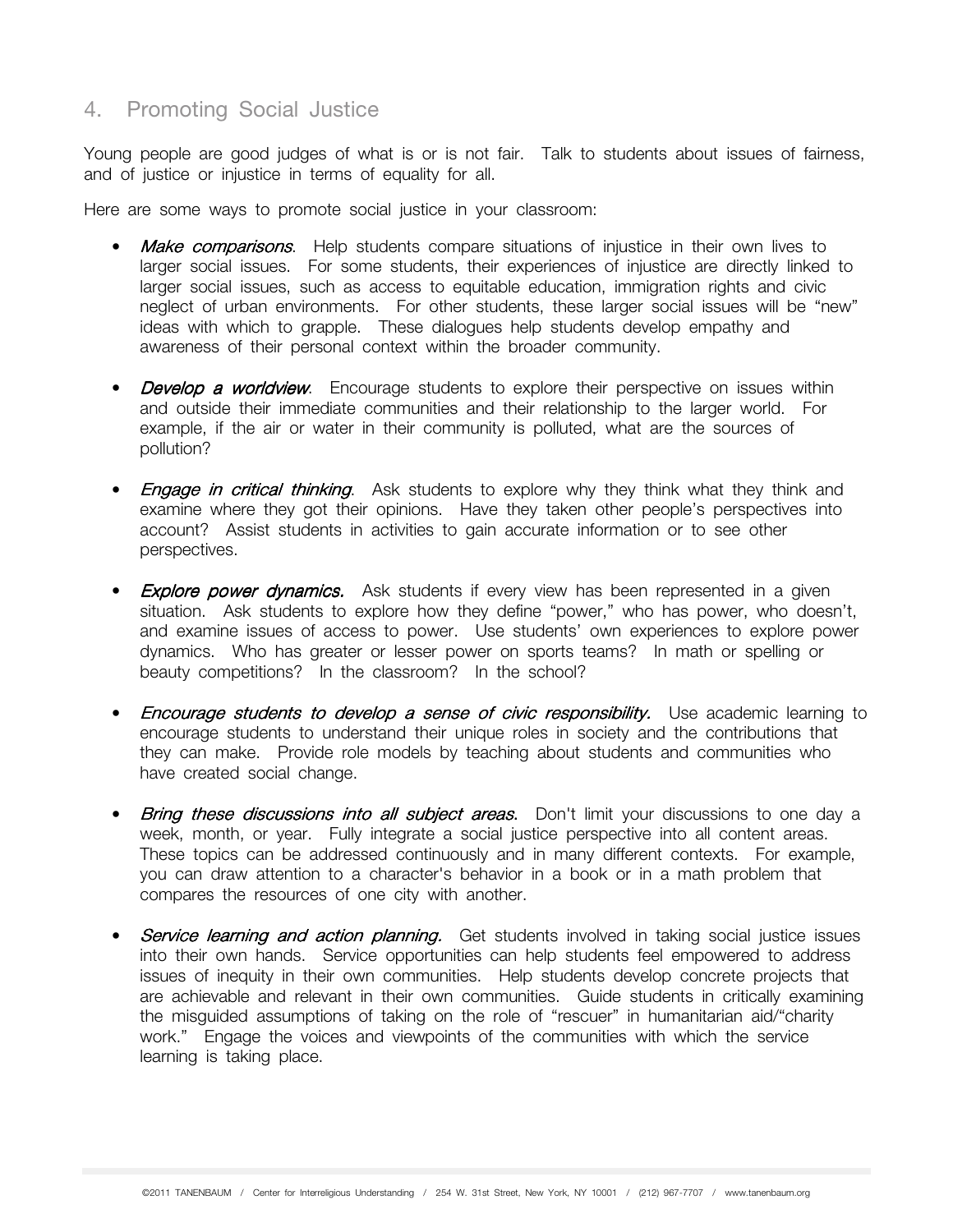## 5. Choosing Appropriate Materials

It is important to choose books and materials that reflect accurate images of diverse peoples. Books, magazines, movies, web-based media and handouts can be guides for behavior and ideas, but they also have the potential to perpetuate some stereotypes. Read over all materials you are planning to use with students and decide if they promote a positive and appropriate image of people and themes.

The following are a number of things to keep in mind when choosing what you present to the students:

- Be diverse. Have multiple pictures, sources, or readings by and about different groups and people.
- Let groups speak for themselves. Use sources from within the contexts you are studying. For example: when studying about women, make sure you use women authors to describe situations, not just men writing about women.
- Experts are everywhere. Go outside the traditional people, organizations and resources to find sources that relate to your studies. These will offer a unique perspective that can round out more traditional sources. Draw from the richness of democratic media such as YouTube, blogs and other interactive sources.
- Use primary sources. Secondary sources are useful but are used best to accompany primary sources and not as a stand in for them.
- Show past and present images of different groups. Societies and cultures are constantly changing and people often appear very different now from how they may have appeared in the past. It is important for students to recognize the ways in which culture and people change over time. For example, ceremonial dress is for ceremonies. Make sure that students don't confuse the actions and dress celebrating an important day for a cultural or religious group, with the usual daily actions and dress of that same group.

### 6. Teaching and Learning about Cultures and Religions

It is important that students learn about other cultures and religions in a positive and comfortable manner. This includes learning about the cultural and religious differences among their peers – as well as other cultures and religions that are more remote from their experiences.

Some ways to do this are:

- **Teach students the value of asking questions.** As a teacher, model ways of asking respectful questions in the classroom or learning community. Encourage them to think about how to ask respectful questions of each other and to practice doing so.
- Discuss appropriate ways to ask questions about identity, religion, culture and race. Help the students use positive terms to gain information about others.
- Provide anonymous ways for students to ask questions such as an anonymous "question box" in a prominent place in the classroom. This is essential for a learning community that hopes to open dialogue. When students realize they may ask previously silenced questions, they can become more eager participants in their learning.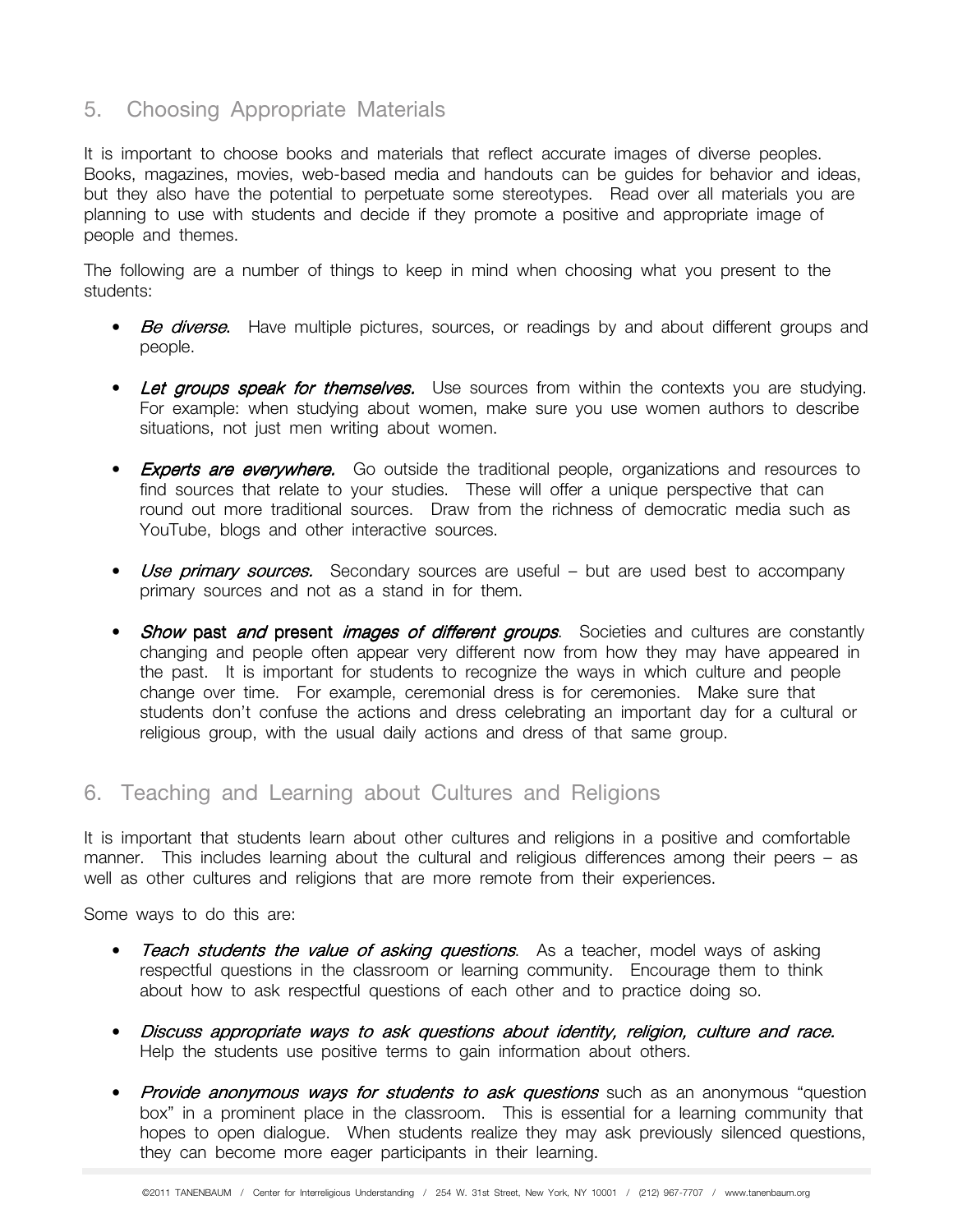- Emphasize that culture is not a fixed or permanent condition. Society and culture are constantly changing. Languages, religions, rituals, traditions and ways of knowing change over time. People often appear very different now from how they may have appeared in the past. It is important for students to recognize the evolving nature of, and the inaccuracies of, previously assumed images.
- Allow opportunities for students to learn about the ever changing cultures of the world. Complicate this goal through a range of subjects - not just social studies. For example, an abacus can be a tool to teach both math and the similarities between Chinese, Japanese, and Russian cultures. Yet, the use of the abacus has changed drastically in the past fifty years, especially the past ten years – the lifetime of many of our students - so these kinds of examples should be approached with a contemporary framework. Furthermore, avoid making sweeping statements about "Chinese, Japanese, and Russian cultures" or other cultural groups. There is vast diversity within every cultural group. It may be more helpful for students to grasp the notion of diversity within groups and geographic regions than to try to oversimplify the experiences of a certain people, nation or region.
- Help students see a range of nuanced views and make connections within and **between cultures.** For example, a generalization such as "Muslim women cover their hair" is not only false, but it does not address the range of beliefs among Muslims about modesty in dress and what that entails. A more helpful discussion may guide students in seeing connections between Islam and other religions where people may cover their hair in different instances due to religious requirements and preferences (for example: Amish women, Jewish women, Greek Orthodox women, Sikh men and women, Catholic women, etc.) These discussions require constant attention to nuance and acknowledging the spectrum of practices that spring from the range of ways people interpret their religious teachings and beliefs.
- 7. Adapting and Integrating Lessons Appropriately

It is important that educators be flexible in the adaptation of all the lessons in our curriculum as well as prescribed curriculum in general. Sometimes, the most teachable moments are unplanned and unscripted. Often pre-designed lessons are a good starting point for dialogues or critical thinking.

Some ways to do this include:

Be mindful of who is in your classroom, so that the lessons can be more culturallyrelevant. When utilizing a lesson that shows representations of a particular place (such as the country of Kenya in East Africa), first ask students if they have ever been to the place in question. The students who have been there, or have family from there, may be able to participate in the activity in a leadership role. Also, be cognizant that stereotypes or ignorance on the part of students or educators can make some students hesitant to share their connection or personal stories. Students and families may feel more trusting to share stories in a classroom that makes distinctions among the range of perspectives and experiences held by individual Kenyan families and that avoids the all-too-common pitfall of assuming that all experiences from Kenya, or worse, from the continent of Africa, are similar. It is also presumptuous to assume that the student from the place in question is an expert or wants a leadership role. Caution should be taken to be certain that the student is comfortable sharing. For example, students or family members, who have